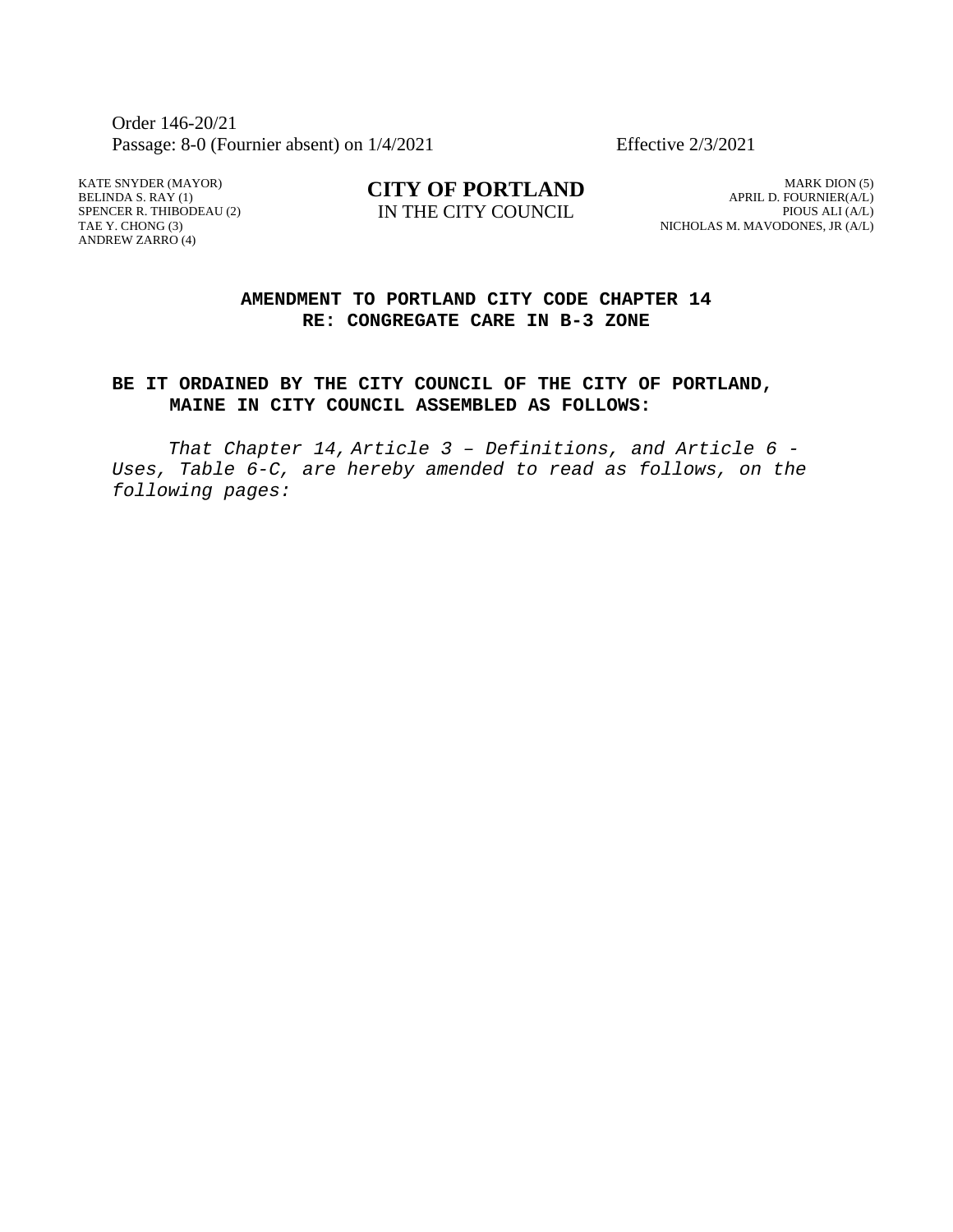## **ATTACHMENT 1: Draft Text Amendments**

**DEFINITIONS** 

subject to tidal action during the highest tide level for the year in which an activity is proposed as identified in tide tables published by the National Ocean Service. Coastal wetlands may include portions of coastal sand dunes.

Commercial vessel. Any watercraft used principally in a business or trade, including common carriers of passenger or freight, whether for governmental, nonprofit, or emergency purposes, but not including pleasure craft used principally for recreational purposes.

Common areas. Portions of a lodging house which are available for use by all residents of the lodging house. Common areas shall include, but are not limited to, one or more of the following: kitchens, living rooms, recreation rooms, improved basements, and finished porches. Bathrooms, stairways, hallways, and storage areas shall not be counted as common areas.

Communication studio. A commercial or public communication facility, including radio and television broadcasting and receiving stations and studios.

Community hall. A building or portion of a building used for social, recreational, artistic, civic, or educational community functions. Such a facility would be open to the public for such functions, which, for example, could include but not be limited to performances, dance, exhibitions, cultural exchange, training programs and workshops, neighborhood meetings, or gatherings. As part of these functions and activities, it shall be permissible to serve food, subject to other applicable codes and ordinances.

Condominium. Any interest in real estate created pursuant to the Unit Ownership Act, 33 M.R.S. § 560 et seq., or its equivalent, as it may from time to time be amended.

Congregate care facility. A residential development which provides intended to facilitate aging in place that includes individual living or dwelling units with support services which provide assistance to residents. The population of a congregate care facility shall consist of persons 55 years of age or older and their spouses. A congregate care facility may also accommodate the needs of persons with disabilities and their spouses that are younger than 55 years of age, provided the majority of the residents are 55 years of age or older. Services to be provided shall include the following:

- A. Transportation for essential support activities. This service shall be included in the base rent;
- **B.** Provision of at least one meal per day.;
- C. Programmed social activities which are facilitated by staff. This service shall be included in the base rent.;
- D. Provision of personal care services including, but not limited to, housekeeping, laundry, and minimal health monitoring.; and
- E. Installation of emergency call buttons or systems in each congregate care living unit.

The population of a congregate care facility shall consist of persons 55 years of age or older and their spouses and/or disabled persons and their spouses.

Correctional pre-release facility. A facility housing up to 12 persons, plus staff, serving a primary clientele of persons in correctional pre-release programs.